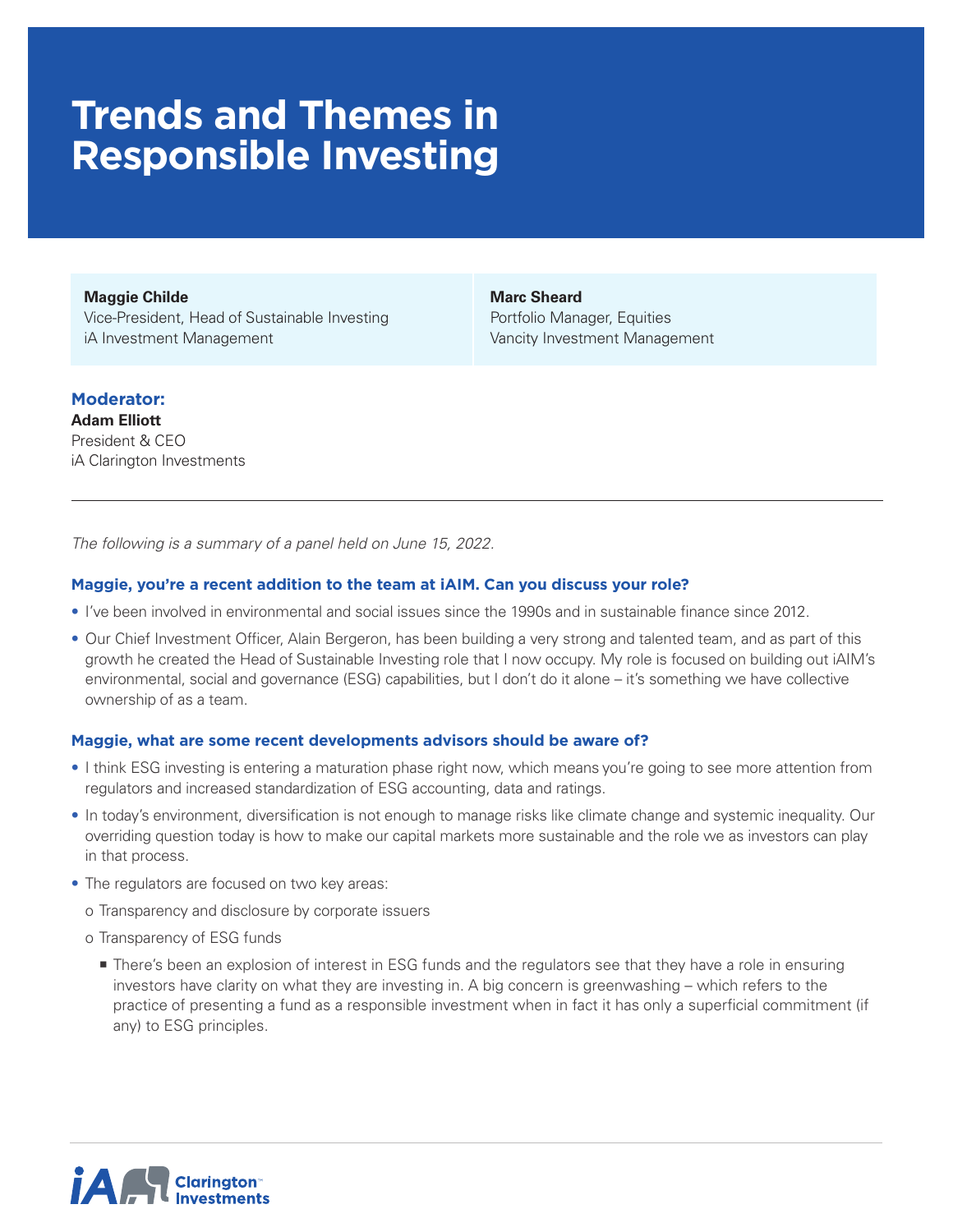# **Marc, with oil prices where they are, it's been a tough year for fossil fuel-free funds like the IA Clarington Inhance SRI suite. Can you speak to some of the performance challenges as well as some of the opportunities you're seeing as you look ahead?**

- Most ESG-focused funds are going to shy away from certain sectors and industries, such as energy and mining. This results in an overweight to some of the remaining sectors of the benchmark.
- It's important to understand that every investment style or approach will tend to underperform in certain types of environments – there is no such thing as a portfolio that will perform well in every type of environment.
- We're trying to maximize our clients' returns over a three- to five-year time horizon, and having an active approach puts us in a very good position to do that.
- We believe that companies focused on ESG tend to be run by management teams that think and act for the long term. When we invest in a company, we want management to be looking out five to 10 years.

o The strongest companies today are where they are because of the investments they made five or 10 years ago.

- When companies look to minimize their carbon footprint, they may not see the payoff in the short term. But over the long term, they will see the benefits.
- The same is true of companies that focus on a strong, sustainable culture and employee engagement. Costco pays its employees very well, and in this tight labour market, where attracting and retaining talent is very difficult, having a strong culture and low employee turnover is a massive benefit.
- The governance component of ESG is particularly important for mitigating risk. By focusing on high governance standards, we are very well positioned to insulate ourselves from the Enrons of the world.

## **Maggie, ESG investing has been getting some backlash in the press recently, most notably from Elon Musk. How would you respond to some of this negative sentiment?**

- The major ESG rating providers have their own methodologies and metrics for assigning ESG scores. What this means is that one provider's rating may not match that of another. It's up to the fund manager to understand those differences and supplement them with their own internal analysis.
	- o In the case of Tesla, the company was removed from the S&P ESG index because governance metrics were overweighted.
- When investing in foreign state-owned entities, particularly in emerging markets, it's very important to run an ESG risk assessment around issues of human rights, for example.
- I think we're going to see increased regulation and oversight of the ESG rating industry as part of the maturation phase I mentioned earlier.

### **Marc, can you speak to the impact high oil prices have on renewable energy development?**

- We believe high energy prices are driving an acceleration of renewable energy adoption. We're seeing this on both the corporate and government level.
- It's not just high prices that are driving this trend, it's also the speed of those price increases. The price of oil has almost doubled in only the last 6–7 months.
- Even before the price of energy skyrocketed, we saw corporations and governments setting ambitious emission reduction targets, with renewable energy seen as playing a key role in hitting those targets.
- High energy prices have simply fast-tracked the motivation for moving away from fossil fuels and more towards renewables.
- The war in Ukraine has also highlighted why we need to decrease our reliance on fossil fuels, and especially fossil fuels from Russia, which is the largest natural gas exporter and the second-largest oil-producing nation.

o This is particularly true for European countries, which rely on Russia for a lot of their energy.